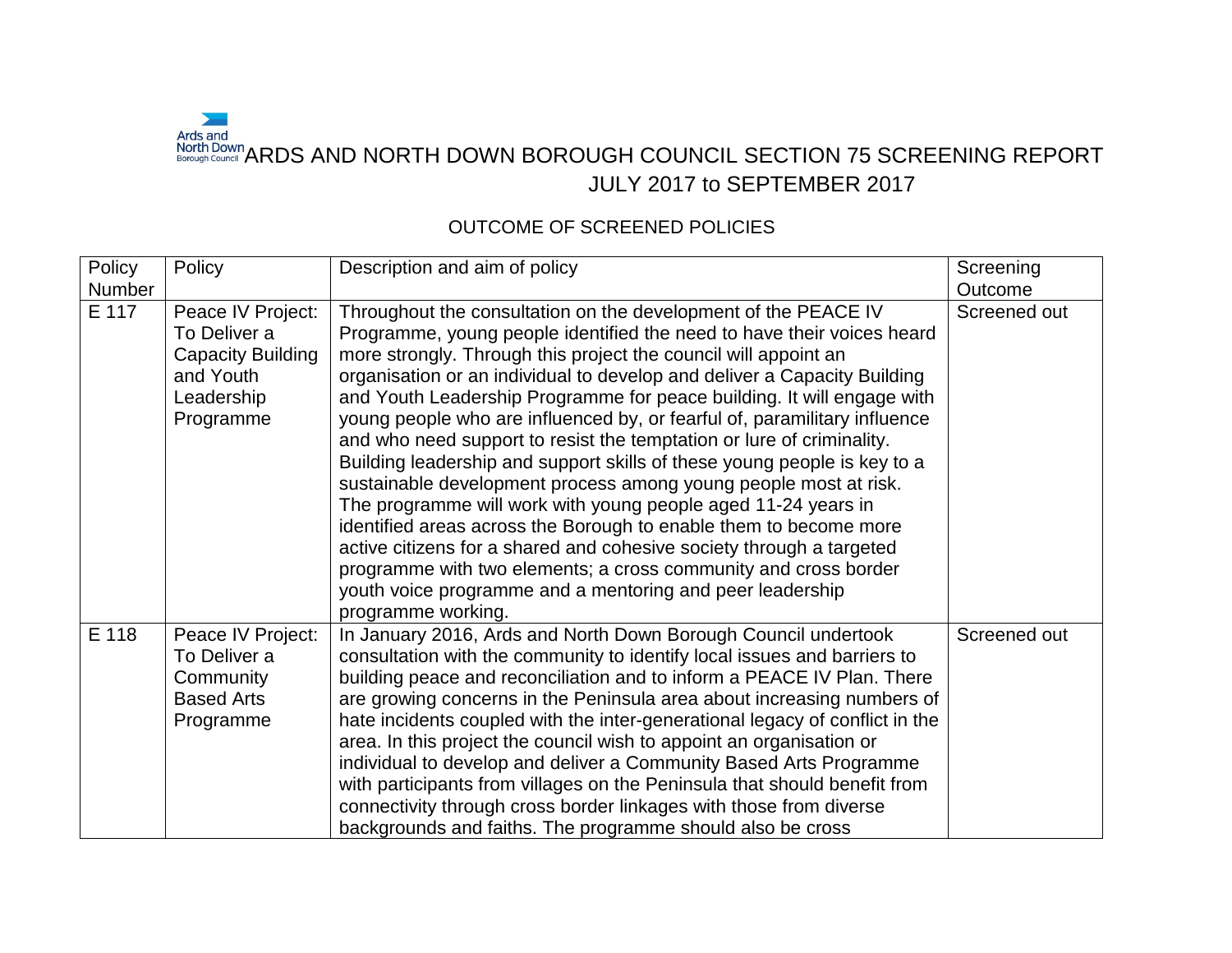|                                                                                                                                       | community exploring culture and building sustainable, meaningful and<br>purposeful relationships. Workshops and site visits will highlight issues<br>of identity through history and legacy in the Peninsula area and the<br>contribution to the area by those who have come to live in the Borough.<br>The project will build skills and develop capacity of participants through<br>site visits, guest speakers, a range of performance and art workshops<br>and the collective development of six pieces of site-specific public art by<br>residents. The art will be based on local history events related to identity<br>and located in six identified villages on both sides of the Peninsula.                                                                                                                                                                                                                                                                                                                                                                                                                                                                                                                                                                                                                                                                                                                                                                              |              |
|---------------------------------------------------------------------------------------------------------------------------------------|-----------------------------------------------------------------------------------------------------------------------------------------------------------------------------------------------------------------------------------------------------------------------------------------------------------------------------------------------------------------------------------------------------------------------------------------------------------------------------------------------------------------------------------------------------------------------------------------------------------------------------------------------------------------------------------------------------------------------------------------------------------------------------------------------------------------------------------------------------------------------------------------------------------------------------------------------------------------------------------------------------------------------------------------------------------------------------------------------------------------------------------------------------------------------------------------------------------------------------------------------------------------------------------------------------------------------------------------------------------------------------------------------------------------------------------------------------------------------------------|--------------|
| E 119<br>Peace IV Project:<br>To Deliver a<br><b>Cross Community</b><br><b>Based Sports and</b><br><b>Good Relations</b><br>Programme | This project will create opportunities for young people to engage in non-<br>traditional sports and increase awareness and understanding of good<br>relations through sport. PEACE IV consultation identified high levels of<br>disengaged young people across the Borough.<br>Focusing on this type of programme at a young age has a range of<br>outcomes:<br>sport and play programmes in school can improve academic<br>attitudes, behaviours and overall success;<br>the potential of sport to help achieve the interconnected goals of<br>social inclusion, personal wellbeing and a more shared society, and the<br>importance of overcoming the barriers to sports participation that hinder<br>the realisation of this potential; and<br>piloting cross-community sporting activities for 11-18 year-olds in<br>contested, 'interface' areas.<br>Using sport as the medium and providing tailored sports programmes for<br>young people, can be a diversionary activity.<br>The programme aims to also develop social, communication and<br>listening skills and confidence building in a fun and safe environment. It<br>will also build and develop friendships and promote diversity and good<br>relations. The programme must include:<br>A cross community based sports programme involving young people<br>aged 11-18 years with participants recruited from communities and<br>groups ranked in the top 25% of the most deprived areas in Ards and<br>North Down. | Screened out |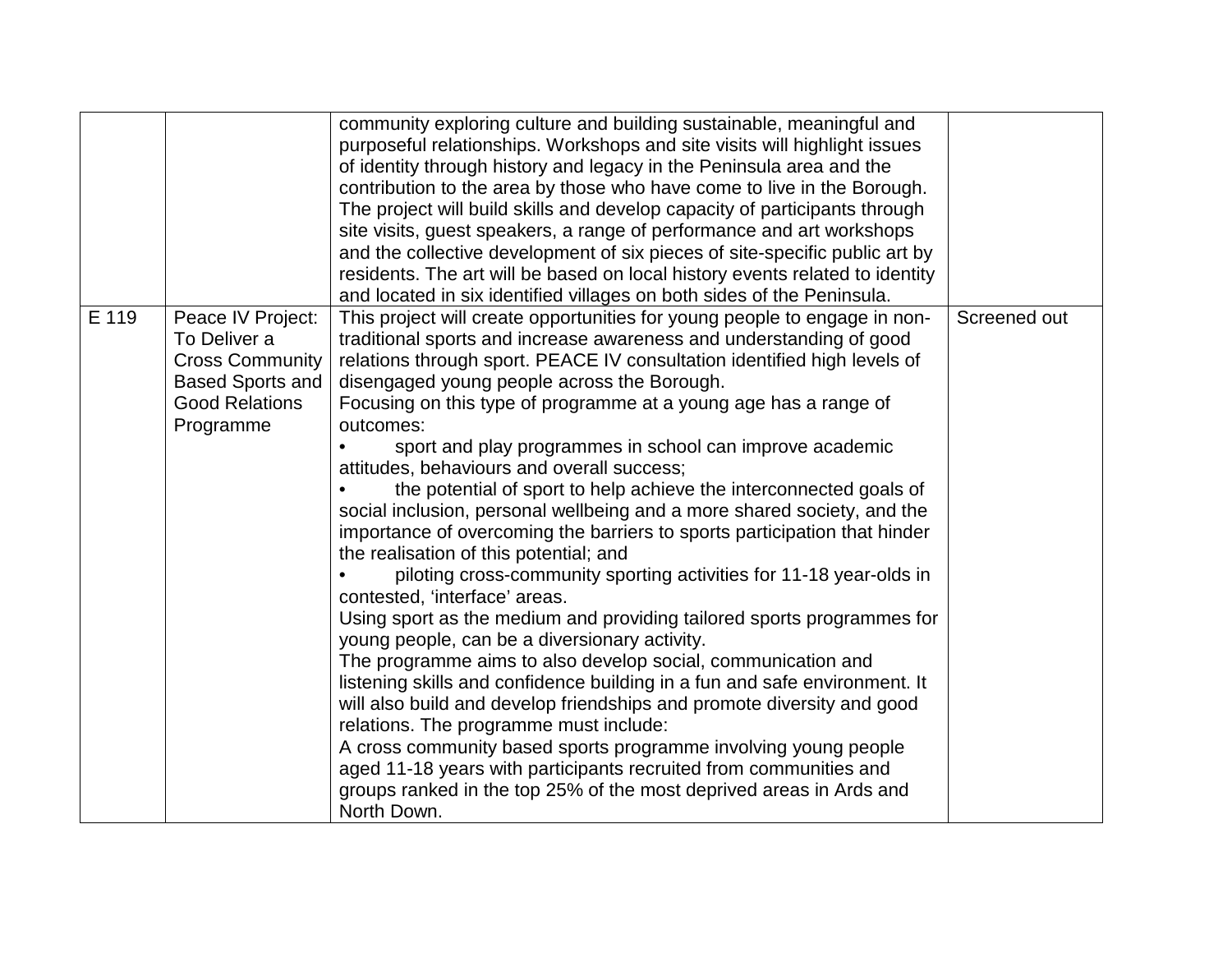|       |                                                                                           | The cross community multi-sports and physical activity programme will<br>include gaelic, rugby and hockey and have: six cross community local<br>sports festivals and two cross border multi sports festivals as well as<br>providing OCN AFC training for 15 new coaches in Good Relations and<br>Diversity.                                                                                                                                                                                                                                                                                                                                                                                                                                                                                                                                                                                                                                                                                                                                                                                                                                                                                                                                                                                                                                                                                                                                                                                                                                                                                                                                                                                                                                                                                                                                            |              |
|-------|-------------------------------------------------------------------------------------------|----------------------------------------------------------------------------------------------------------------------------------------------------------------------------------------------------------------------------------------------------------------------------------------------------------------------------------------------------------------------------------------------------------------------------------------------------------------------------------------------------------------------------------------------------------------------------------------------------------------------------------------------------------------------------------------------------------------------------------------------------------------------------------------------------------------------------------------------------------------------------------------------------------------------------------------------------------------------------------------------------------------------------------------------------------------------------------------------------------------------------------------------------------------------------------------------------------------------------------------------------------------------------------------------------------------------------------------------------------------------------------------------------------------------------------------------------------------------------------------------------------------------------------------------------------------------------------------------------------------------------------------------------------------------------------------------------------------------------------------------------------------------------------------------------------------------------------------------------------|--------------|
| E 120 | Peace IV Project:<br>To Deliver a<br>Personal<br>Development and<br>Training<br>Programme | In January 2016, Ards and North Down Borough Council undertook<br>consultation with the community to identify local issues and barriers to<br>building peace and reconciliation, to inform a PEACE IV Plan for Ards<br>and North Down.<br>The Personal Development and Training Programme recognise one of<br>the greatest inhibitors to a shared and peaceful community free from<br>prejudice, hate and intolerance is good educational attainment. In many<br>areas the effects of residual paramilitary structures prevail and have a<br>negative influence on the progression of some communities towards a<br>more peaceful and stable society as these areas still live with the effects<br>of territorial markings. Young people, (between of 16 and 30 years of<br>age) are the main focus of this programme as there is a correlation<br>between areas affected by the conflict and education attainment, lack of<br>hope, aspiration and lack of employment.<br>A lack of support primarily for young people to address<br>underachievement and unemployment, which tends to be an<br>intergenerational issue within families which exacerbates sectarianism,<br>racism and prejudice locally as young people are more vulnerable to the<br>influence of others and enticement into drugs, drink and other criminal<br>activity. A lack of provision in childcare was identified as a major barrier<br>to young women in particular accessing training and skills programmes.<br>The project will develop and deliver a Personal Development and<br>Training Programme of 52 training courses provided from a menu of soft<br>skills and accredited training opportunities each designed to support<br>personal development and soft pathways to employment and further<br>education in 8 target areas. Childcare provision will be included. | Screened out |
| E 121 | Peace IV Project:                                                                         | The Primary School (Out of School Hours) Active Diversity Programme                                                                                                                                                                                                                                                                                                                                                                                                                                                                                                                                                                                                                                                                                                                                                                                                                                                                                                                                                                                                                                                                                                                                                                                                                                                                                                                                                                                                                                                                                                                                                                                                                                                                                                                                                                                      | Screened out |
|       | To Deliver a                                                                              | in Multi Sports and Good Relations programme was developed following                                                                                                                                                                                                                                                                                                                                                                                                                                                                                                                                                                                                                                                                                                                                                                                                                                                                                                                                                                                                                                                                                                                                                                                                                                                                                                                                                                                                                                                                                                                                                                                                                                                                                                                                                                                     |              |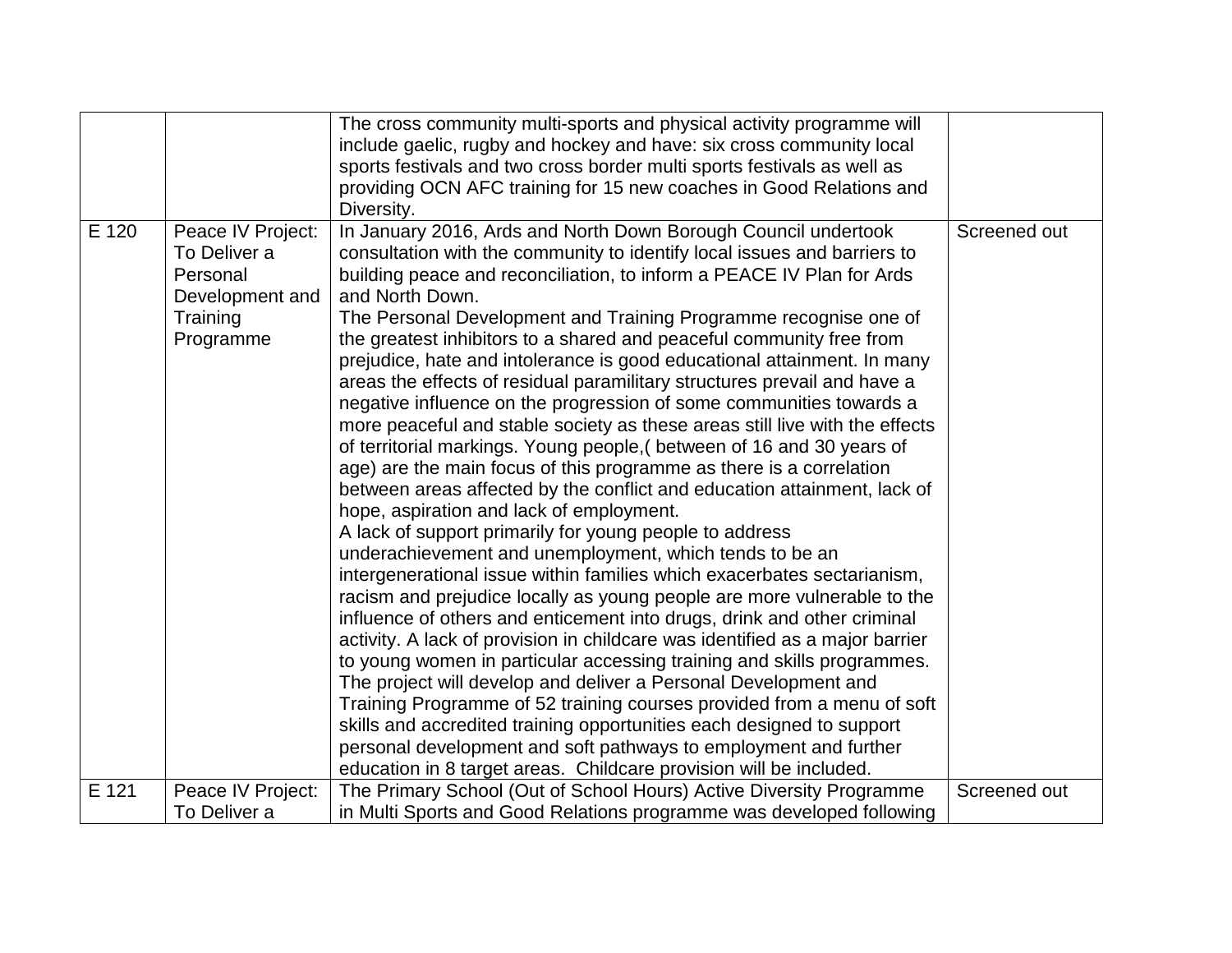| <b>Primary School</b> | the public consultation exercise and statistics obtained from              |  |
|-----------------------|----------------------------------------------------------------------------|--|
| (Out of School        | stakeholders including Policing and Community Safety Partnership,          |  |
| Hours) Active         | Good Relations and Community Planning. There are many reasons for          |  |
| <b>Diversity</b>      | focusing on this type of programme at this younger age:                    |  |
| Programme in          | Cognitive and non-cognitive abilities already acquired early in life       |  |
| Multi Sports and      | (aged 3-8 years) are key determinants of success later in life.            |  |
| <b>Good Relations</b> | Sport and play programmes in school can improve academic                   |  |
|                       | attitudes, behaviours and overall success.                                 |  |
|                       | Sport Matters makes clear the growing recognition in government            |  |
|                       | to both the potential of sport to help achieve the interconnected goals of |  |
|                       | social inclusion, personal wellbeing and a more shared society, and the    |  |
|                       | importance of overcoming barriers to sports participation that hinder the  |  |
|                       | realisation of this potential.                                             |  |
|                       | Together: Building a United Community, May 2013 includes                   |  |
|                       | piloting cross-community sporting activities in contested, 'interface'     |  |
|                       | areas. This is because sport can play a central role in breaking down      |  |
|                       | divisions in society and provide a mechanism to encourage sharing,         |  |
|                       | learning, and friendship; as well as, healthy competition across all parts |  |
|                       | of our society".                                                           |  |
|                       | This programme will develop and deliver a cross community Primary          |  |
|                       | School (Out of School Hours) Active Diversity Programme in Multi           |  |
|                       | Sports and Good Relations to create and develop opportunities to take      |  |
|                       | part in mass participation events such as multi skills events and focus on |  |
|                       | learning about diversity through children's physical, literacy, sports,    |  |
|                       | social, communication and listening skills. It will build confidence in a  |  |
|                       | fun and safe environment. The programme will be cross community and        |  |
|                       | engage with a minimum of 390 children aged 7-11 years, recruited from      |  |
|                       | 16 targeted Primary Schools and 10 afterschool clubs across the            |  |
|                       | Council area with a minimum requirement for 48 Active Diversity            |  |
|                       | Programme coaching sessions delivered during school terms and              |  |
|                       | holiday periods outside of normal school hours. The project will also      |  |
|                       | deliver coaching through holiday schemes in partnership with community     |  |
|                       | organisations and the Council's Community Development Section. In          |  |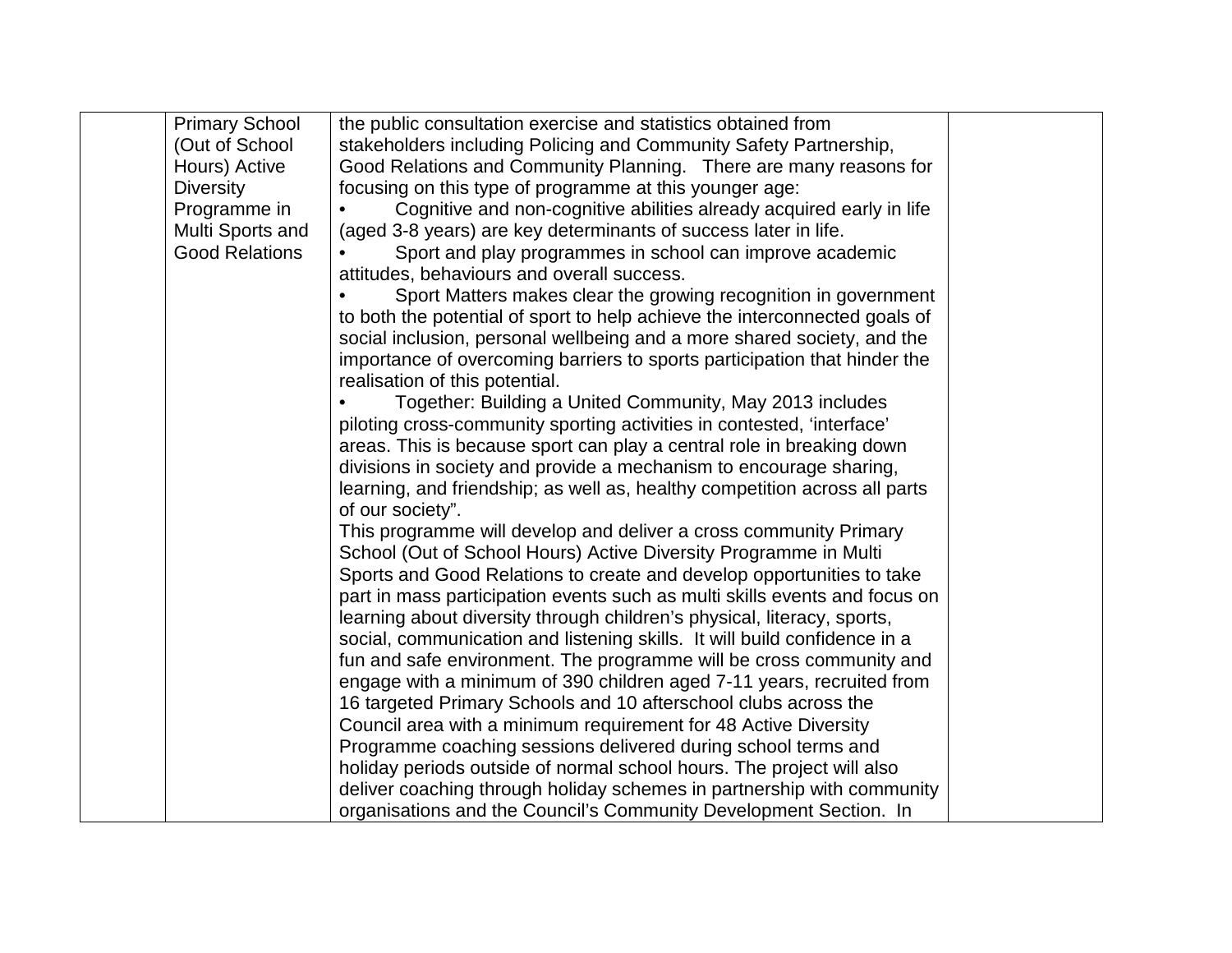|       |                                                                                                              | addition, there will be 4 cross community full-day sports festivals with the<br>390 young people.                                                                                                                                                                                                                                                                                                                                                                                                                                                                                                                                                                                                                                                                                                                                                                                                                                            |              |
|-------|--------------------------------------------------------------------------------------------------------------|----------------------------------------------------------------------------------------------------------------------------------------------------------------------------------------------------------------------------------------------------------------------------------------------------------------------------------------------------------------------------------------------------------------------------------------------------------------------------------------------------------------------------------------------------------------------------------------------------------------------------------------------------------------------------------------------------------------------------------------------------------------------------------------------------------------------------------------------------------------------------------------------------------------------------------------------|--------------|
| E 123 | Ards and North<br>Down Borough<br>Council<br>Procurement<br>Policy                                           | Ards and North Down Borough Council Procurement Policy is applicable<br>to all staff. A procurement exercise will always begin with either the<br>review of a previous contract or the identification of a new need within<br>the organisation which cannot be met with existing resources or<br>contracts.<br>All procurement should seek to accommodate the core values of the<br>local government and be administered to ensure adherence to relevant<br>UK and EU legislation and ultimately provide best value for money. The<br>procurement cycle is the cyclical process of key steps to be followed for<br>each procurement exercise, always with the 'need' at the centre.<br>The aim of this policy is to ensure: Accountability, Competitive Supply,<br>Consistency, Effectiveness, Efficiency, Fair-dealing, Integration,<br>Integrity, Informed Decision-Making, Legality, Responsiveness,<br>Transparency and Buy Local Policy | Screened out |
| E 124 | Ards and North<br>Down Borough<br><b>Council Tourism</b><br>Events<br>Programme April<br>to December<br>2018 | This provides a detailed planned and approved list of events for the<br>period April to December 2018 that encompasses the broad range of<br>attendees at the council's tourism unit's organised, funded and run<br>events.<br>Its aim is to ensure the council will deliver a range of events which<br>promote the Borough of Ards and North Down as a premier events<br>location, increase bed nights and day visits to the Borough and increase<br>economic return. It also aims to increase the promotion of the Borough<br>as a tourism destination both within the Borough and beyond the<br>Northern Ireland market through engaging with as broad a range of<br>attendees and potential attendees as possible.                                                                                                                                                                                                                       | Screened out |
| E 126 | Ards and North<br>Down Borough<br><b>Council Domestic</b><br><b>Violence Policy</b>                          | Ards and North Down Borough Council is committed to creating a work<br>environment that promotes the view that violence and/or abuse against<br>people is unacceptable and will not be condoned. This policy<br>demonstrates the Council's commitment to providing guidance for<br>employees and managers to address the occurrence of domestic<br>violence and its effect on the workplace. The Council is also committed                                                                                                                                                                                                                                                                                                                                                                                                                                                                                                                   | Screened out |